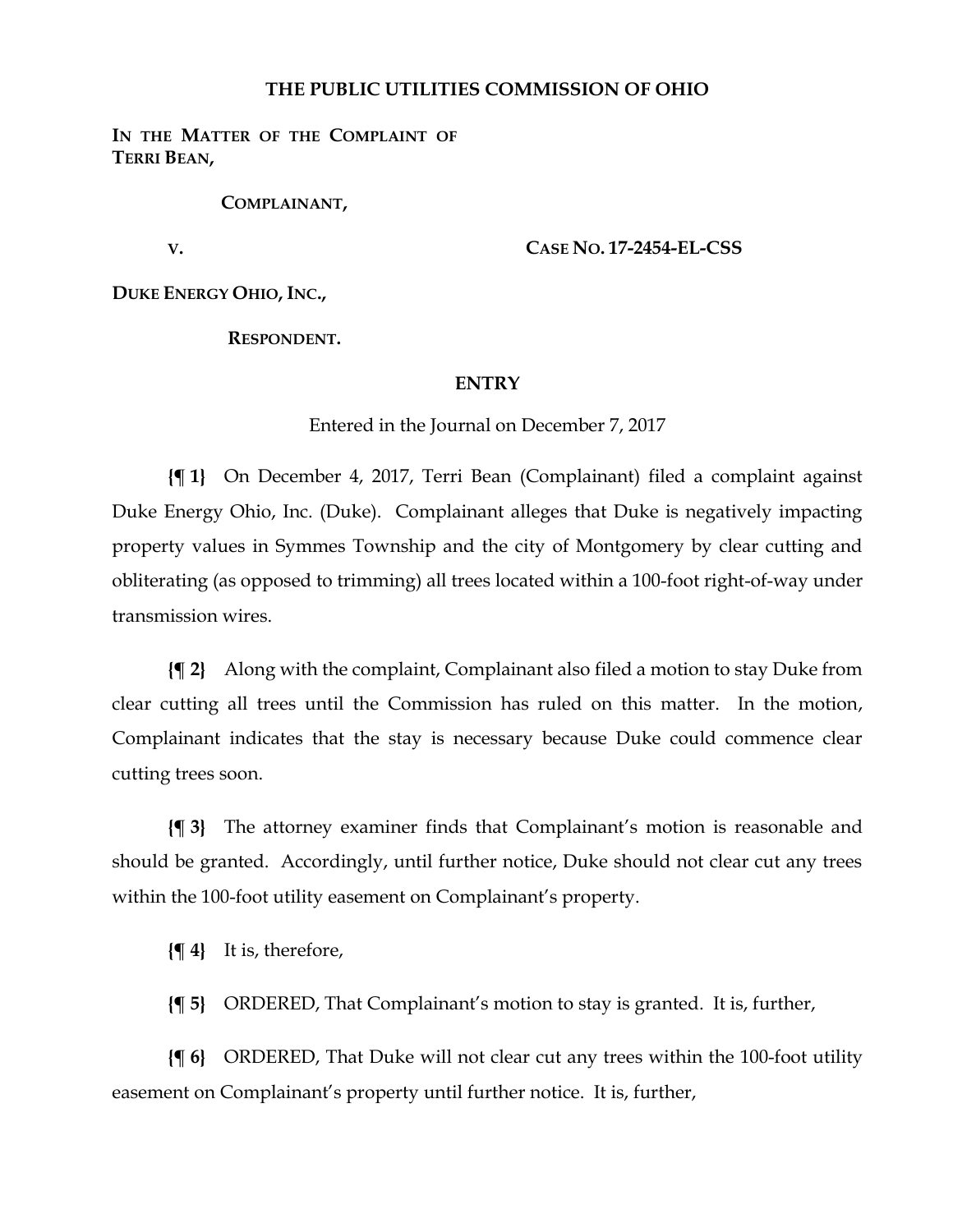**{¶ 7}** ORDERED, That a copy of this Entry be served upon all parties of record.

## THE PUBLIC UTILITIES COMMISSION OF OHIO

/s/Anna Sanyal

By: Anna Sanyal Attorney Examiner

jrj/vrm